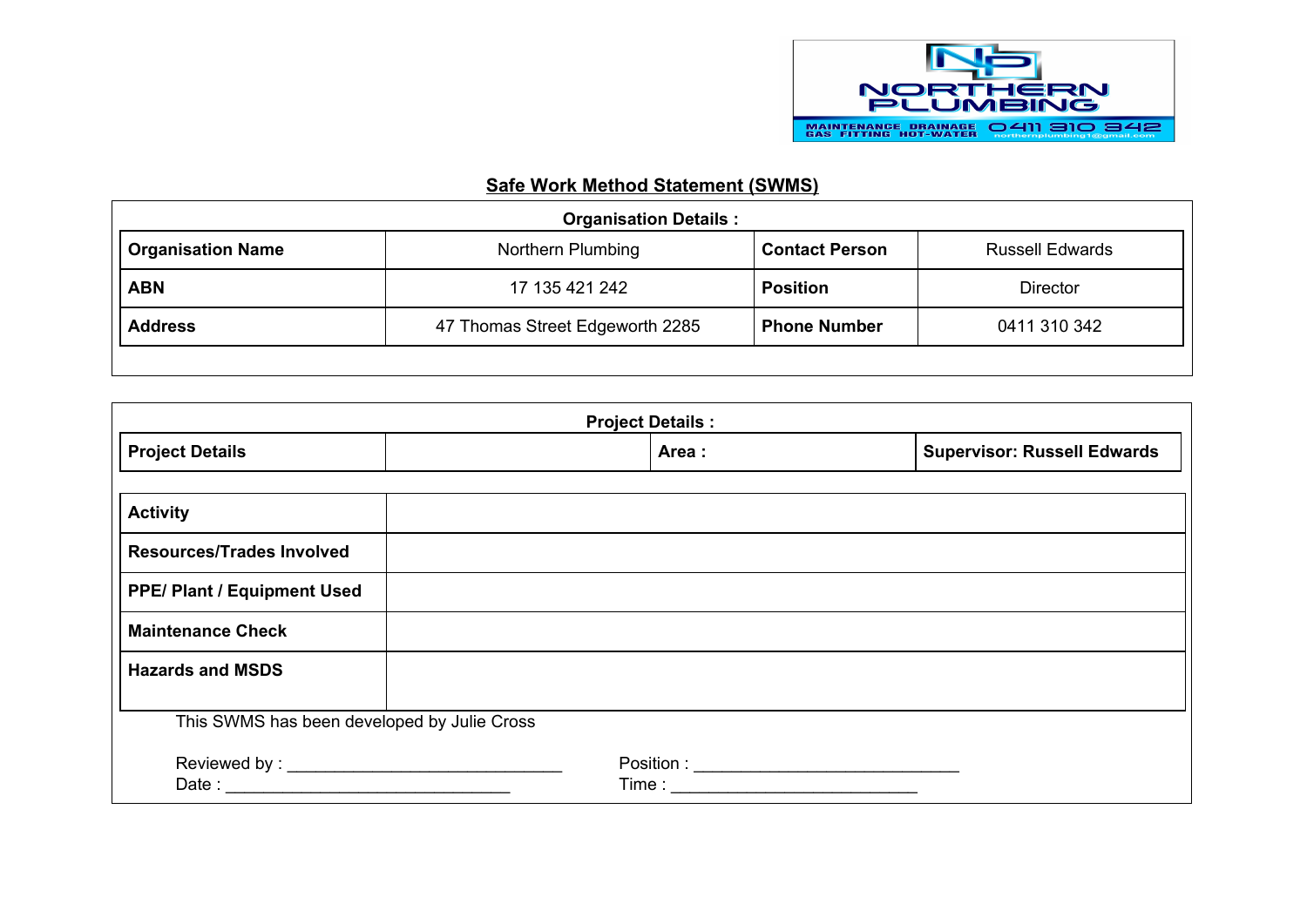| Occupational Health and Safety or<br>Legislation, codes or standards<br>applicable to the work | AS 3500.1 2005 Plumbing and Draining water services<br>AS 3500.1.1 1998 National plumbing and drainage - water supply - performance requirements<br>AS 3500.3.1 1998 Plumbing and drainage - stormwater drainage performance requirements<br>Work Safety Act 2011, Work Health Safety Regulations 2011 |
|------------------------------------------------------------------------------------------------|--------------------------------------------------------------------------------------------------------------------------------------------------------------------------------------------------------------------------------------------------------------------------------------------------------|
|                                                                                                | AS 5601/AG601 2002 Gas Installation code                                                                                                                                                                                                                                                               |

| Level     | Description of consequence or impact                                                                                                                                                             | <b>Consequence</b> | <b>Likelyhood / Probability</b><br>м |  |
|-----------|--------------------------------------------------------------------------------------------------------------------------------------------------------------------------------------------------|--------------------|--------------------------------------|--|
| $H(10-7)$ | Potential death, permanent disability or structural failure/damag. Offsite<br>environmental discharge/ release not contained and significant long term<br>environmental harm.                    | $H(1)$ High        |                                      |  |
| $M(6-4)$  | Potential temporary disability or minor structural failure/damage. Onsite<br>environmental discharge/release immediately contained, minor remediation<br>required, short term environmental harm | M (2) Medium       |                                      |  |
| $L(3-1)$  | Incidents that has the potential to cause persons to require first aid. Onsite<br>environmental discharge/release contained, minor remediation required, short<br>term environmental harm        | $L(3)$ Low         |                                      |  |

| Item | <b>Job Steps</b>   | <b>Hazards</b>                                                                                                                                                                                                                                                                                          | <b>Risk Class</b><br>(Before<br>controls) | <b>Controls</b>                                                                                                                                                                                                                                                                                                     | <b>Risk Class</b><br>(After<br>Controls) | <b>Person</b><br><b>Responsible</b><br>for Work |
|------|--------------------|---------------------------------------------------------------------------------------------------------------------------------------------------------------------------------------------------------------------------------------------------------------------------------------------------------|-------------------------------------------|---------------------------------------------------------------------------------------------------------------------------------------------------------------------------------------------------------------------------------------------------------------------------------------------------------------------|------------------------------------------|-------------------------------------------------|
|      | Planning the works | - Unqualified or inexperienced<br>workers can risk injury to<br>themselves and others<br>- Lack of direction/consultation<br>between workers and supervisors<br>can lead to injury<br>- Improvisation using inappropriate<br>materials or wiring methods can<br>lead to the risk of electrical injuries |                                           | - All personnel shall be workcover<br>OH&S accredited and trade<br>qualified<br>- All workers will be instructed at a<br>site induction on any site risks.<br>Appropriate standards & codes<br>followed<br>- All workers are to be used correct<br>materials for the works & are to<br>observe construction methods | 3<br>3<br>3                              | Russell<br><b>Edwards</b>                       |
| Item | <b>Job Steps</b>   | <b>Hazards</b>                                                                                                                                                                                                                                                                                          | <b>Risk Class</b><br>(Before<br>controls) | <b>Controls</b>                                                                                                                                                                                                                                                                                                     | <b>Risk Class</b><br>(After<br>Controls) | <b>Person</b><br><b>Responsible</b><br>for Work |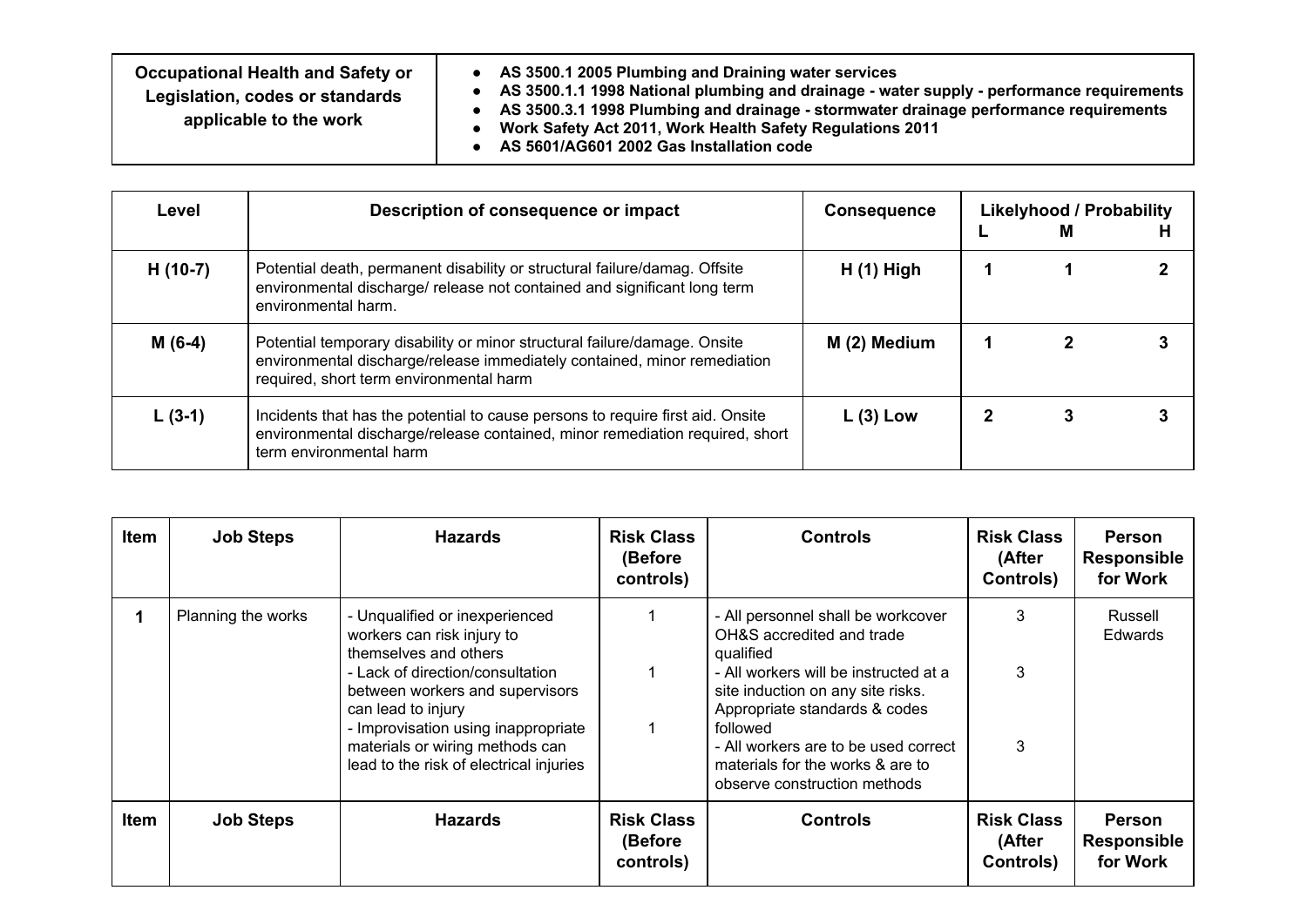| $\mathbf 2$  | Maintenance &<br>routine checking of<br>electrical equipment | - Not checking electrical equipment<br>for damage can cause electrical<br>injuries to workers and others on<br>site<br>- Faulty equipment & that not used<br>in accordance with the<br>manufacturers spec can cause<br>electrocution                            | 1<br>$\overline{2}$                       | - Electrical equipment will be tested<br>and tagged in a site log by a<br>suitably qualified person on a<br>monthly basis. As per AS3760 and<br>elec. Code<br>- Earth leTools and leads with<br>physical damage will be removed<br>from service until repaired, tested<br>and retagged<br>- Tools and leads will not be placed<br>in water and will be kept of the<br>ground using lead stand or hooks<br>- Double insulated power tools will<br>be used wherever possible | 3<br>3                                   | Russell<br>Edwards                       |
|--------------|--------------------------------------------------------------|-----------------------------------------------------------------------------------------------------------------------------------------------------------------------------------------------------------------------------------------------------------------|-------------------------------------------|----------------------------------------------------------------------------------------------------------------------------------------------------------------------------------------------------------------------------------------------------------------------------------------------------------------------------------------------------------------------------------------------------------------------------------------------------------------------------|------------------------------------------|------------------------------------------|
| $\mathbf{3}$ | Use of explosive tools                                       | - Untrained and unqualified<br>workers using explosive tools can<br>cause serious injury to themselves<br>and others                                                                                                                                            | 1                                         | - Suitably qualified persons to<br>operate explosive power tools and<br>signs will be displayed at all<br>workplaces where these tools will<br>be used                                                                                                                                                                                                                                                                                                                     | 3                                        | Russell<br>Edwards                       |
| 4            | <b>Emergency Planning</b>                                    | - Accidents caused by persons<br>resulting in emergency action<br>being taken<br>- Incorrect, incomplete or missing<br>first aid kits can hinder treatment to<br>an injured person<br>- Lack of communication in the<br>event of an emergency can hinder<br>aid | 3<br>$\overline{2}$<br>$\overline{2}$     | - Workers will be inducted and<br>instructed on the correct<br>emergency procedures and the<br>location of fire extinguishers and be<br>instructed in their use.<br>- First aid kits are to kept fully<br>stocked and available and meet the<br>requirements under clause 20 of<br>the regulation<br>- All workers shall be aware of the<br>location of emergency contact<br>numbers                                                                                       | 3<br>3<br>3                              | Russell<br>Edwards                       |
| 5            | Working with<br>hazardous<br>substances                      | - Using hazardous substances can<br>cause illness or injury if not<br>handled correctly                                                                                                                                                                         | $\overline{2}$                            | - MSDS for all substances will be<br>kept on site. MSDS will contain first<br>aid, usage and storage information<br>for the product, Workers will be<br>advised all information to use the<br>product safely                                                                                                                                                                                                                                                               | 3                                        | Russell<br>Edwards                       |
| Item         | <b>Job Steps</b>                                             | <b>Hazards</b>                                                                                                                                                                                                                                                  | <b>Risk Class</b><br>(Before<br>controls) | <b>Controls</b>                                                                                                                                                                                                                                                                                                                                                                                                                                                            | <b>Risk Class</b><br>(After<br>Controls) | <b>Person</b><br>Responsible<br>for Work |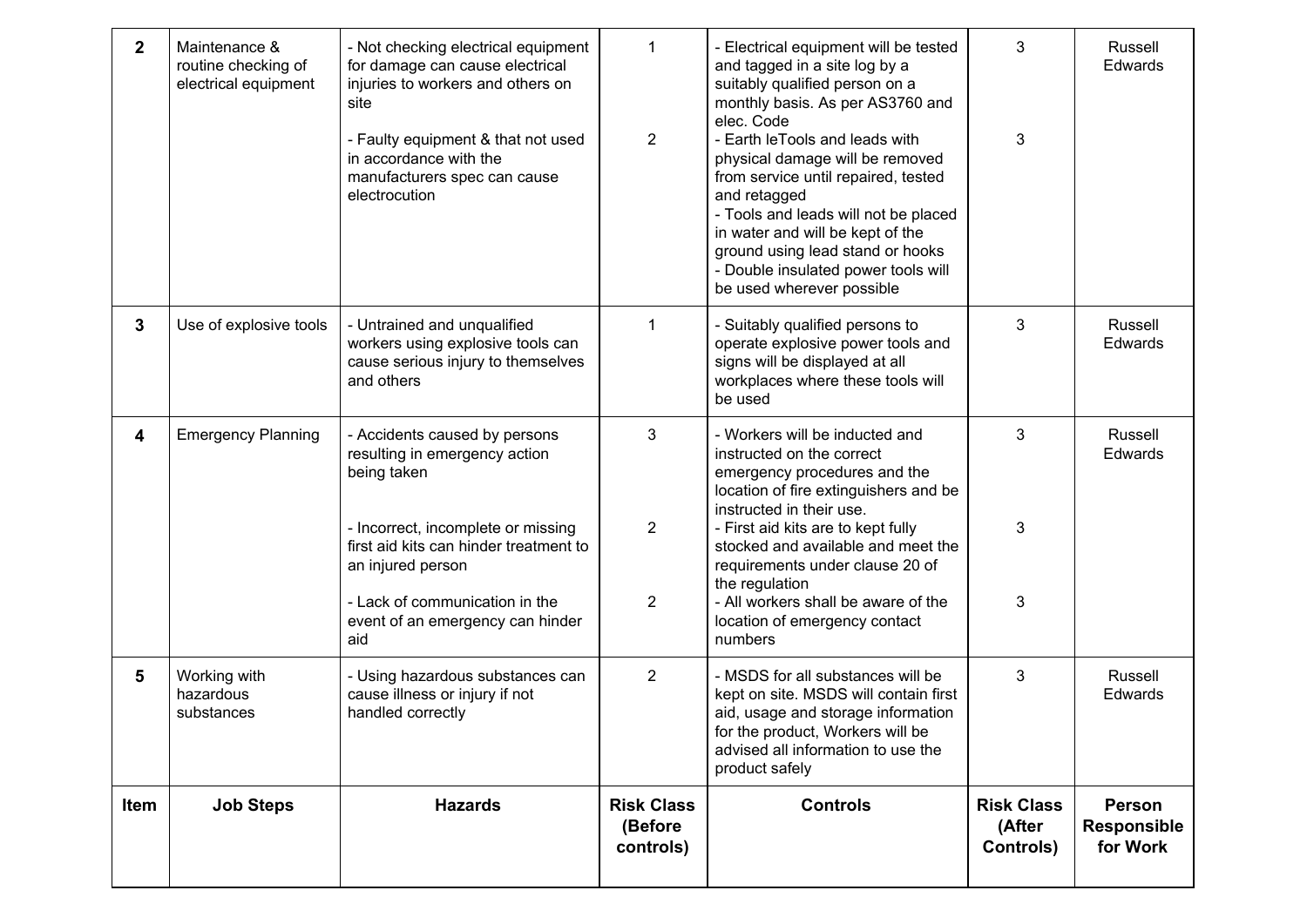| 6              | General house<br>cleaning | - An untidy work area can lead to<br>slips, falls and trip hazards<br>resulting in personal injury | 3                                         | - Workers will ensure the work<br>areas are kept clean and tidy and<br>left in a reasonable condition.<br>Rubbish/rubble/left over materials<br>etc to be removed and placed in<br>the bins or taken off site                                                                                                                                                                         | 3                                        | Russell<br><b>Edwards</b>                       |
|----------------|---------------------------|----------------------------------------------------------------------------------------------------|-------------------------------------------|---------------------------------------------------------------------------------------------------------------------------------------------------------------------------------------------------------------------------------------------------------------------------------------------------------------------------------------------------------------------------------------|------------------------------------------|-------------------------------------------------|
| $\overline{7}$ | Working on site           | - Not wearing or using appropriate<br>personal protective equipment can<br>lead to personal injury | 3                                         | - All persons on site to wear<br>personal protective clothing and<br>equipment as and where<br>necessary to all them to perform<br>the works safely and without risk of<br>harm. The personal protective<br>equipment required for this site is<br>outlined on page 1 of this                                                                                                         | 3                                        | Russell<br>Edwards                              |
|                |                           | - Incorrect manual handling can<br>cause injury<br>- Faulty or poorly assembled work               | 3<br>$\overline{2}$                       | document.<br>- Workers must use good manual<br>handling techniques<br>* Maintain inclined back and bent<br>knees when lifting<br>* Ensure ground surface is stable<br>* Use mechanical means or team<br>lifting for items >20kg                                                                                                                                                       | 3<br>3                                   |                                                 |
|                |                           | platforms/ladders                                                                                  |                                           | - Ladders will comply with AS1892<br>and:<br>* Will be secure to prevent<br>movement<br>* Will be placed on stable work<br>surface<br>* Will be maintained in good<br>working order<br>* Ladders used during electrical<br>work will be insulated with styles of<br>non conductive materials<br>- Scaffolds will be erected and<br>dismantled as per AS1576 by<br>qualified personnel |                                          |                                                 |
| Item           | <b>Job Steps</b>          | <b>Hazards</b>                                                                                     | <b>Risk Class</b><br>(Before<br>controls) | <b>Controls</b>                                                                                                                                                                                                                                                                                                                                                                       | <b>Risk Class</b><br>(After<br>Controls) | <b>Person</b><br><b>Responsible</b><br>for Work |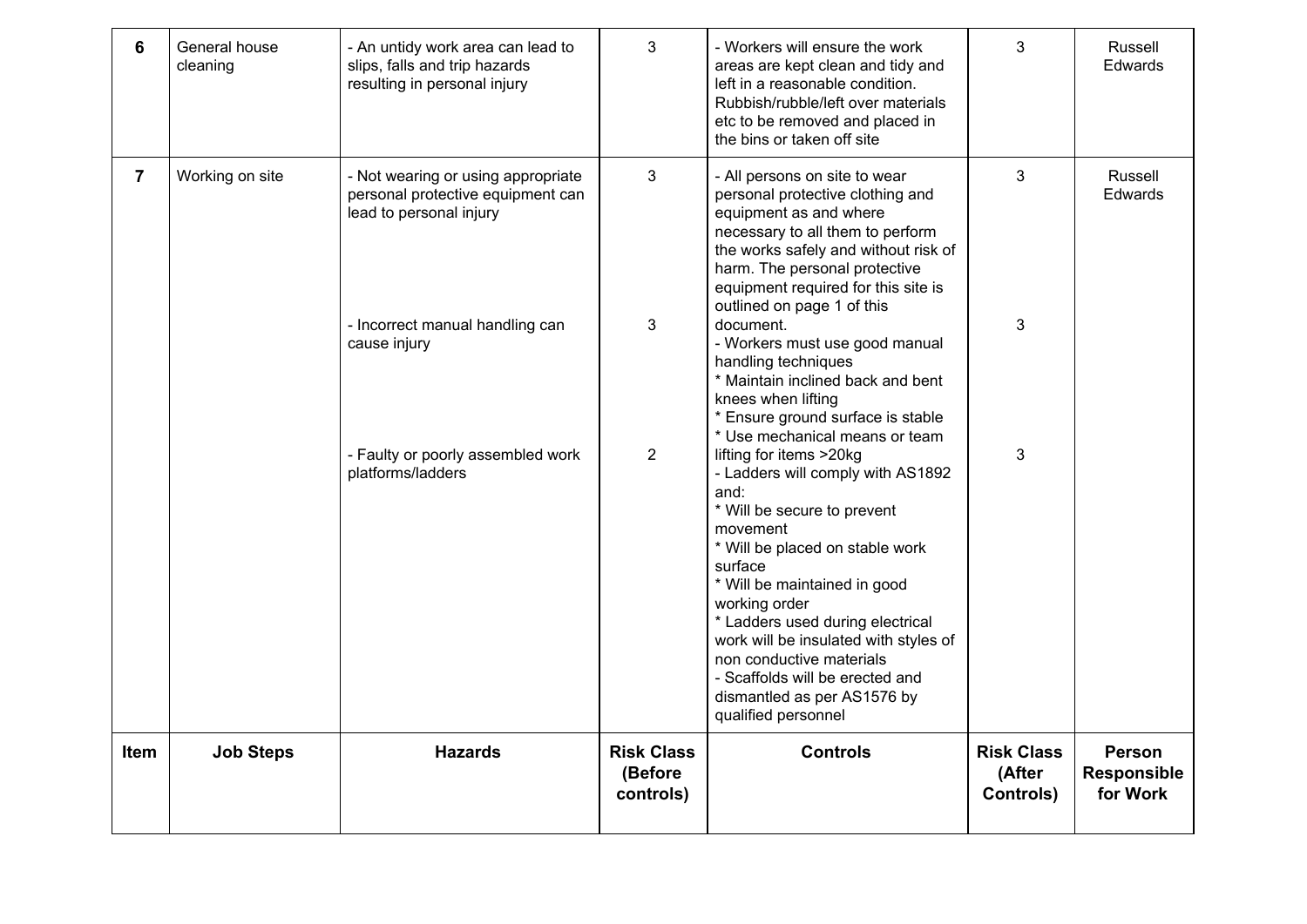| 8  | Excavation and<br>trenching | - Lack of safety systems can lead<br>to trips and fall hazards<br>- Contact with underground<br>services can lead to damage of<br>gas, water, sewer,<br>communications, electricity<br>supplies can injury to<br>operators/workers | $\overline{2}$<br>$\overline{2}$ | - Trenches will be adequately<br>shored using earth retention<br>equipment to retain excavation wall<br>stability. Bunting or safety<br>barricades will be in place to<br>prevent unauthorised access to<br>work areas. The code of practice<br>for excavation shall be followed at<br>all times<br>- Dial before u dig and all other<br>authorities shall be contacted and<br>issue of service location shall be<br>obtained prior to any excavation | 3<br>3 | Russell<br>Edwards |
|----|-----------------------------|------------------------------------------------------------------------------------------------------------------------------------------------------------------------------------------------------------------------------------|----------------------------------|-------------------------------------------------------------------------------------------------------------------------------------------------------------------------------------------------------------------------------------------------------------------------------------------------------------------------------------------------------------------------------------------------------------------------------------------------------|--------|--------------------|
| 9  | Equipment planning          | - Inadequate training and<br>supervision can result in personal<br>injury and equipment damage                                                                                                                                     | $\overline{2}$                   | - All workers are trained and only<br>those qualified to operate specific<br>equipment will do so. All workers<br>are trained in the tasks they are<br>required to perform and follow<br>manual handling procedures                                                                                                                                                                                                                                   | 3      | Russell<br>Edwards |
| 10 | Specific task<br>equipment  | - Inappropriate equipment can<br>cause task specific injuries<br>- Risk of injury through faulty<br>equipment                                                                                                                      | $\overline{2}$<br>$\overline{2}$ | - Equipment used will be<br>appropriate for the task and meet<br>relevant standards and be<br>operated by only qualified<br>personnel<br>- All equipment shall have guards<br>fitted etc all to the manufacturers<br>specifications                                                                                                                                                                                                                   | 3<br>3 | Russell<br>Edwards |
| 11 | Workers on site             | - Workers can be injured through<br>lack of protection against ultraviolet<br>rays, moving equipment/plant and<br>tasks involving dust and noise                                                                                   | 3                                | - PPE will be used and worn at all<br>times                                                                                                                                                                                                                                                                                                                                                                                                           | 3      | Russell<br>Edwards |
| 12 | Site works                  | - Injury to workers from lack of<br>visibility to passing traffic                                                                                                                                                                  | 3                                | - Workers wear high visibility vests.<br>Areas to be barricaded off using<br>witches hats, road barricades or<br>bunting as required                                                                                                                                                                                                                                                                                                                  | 3      | Russell<br>Edwards |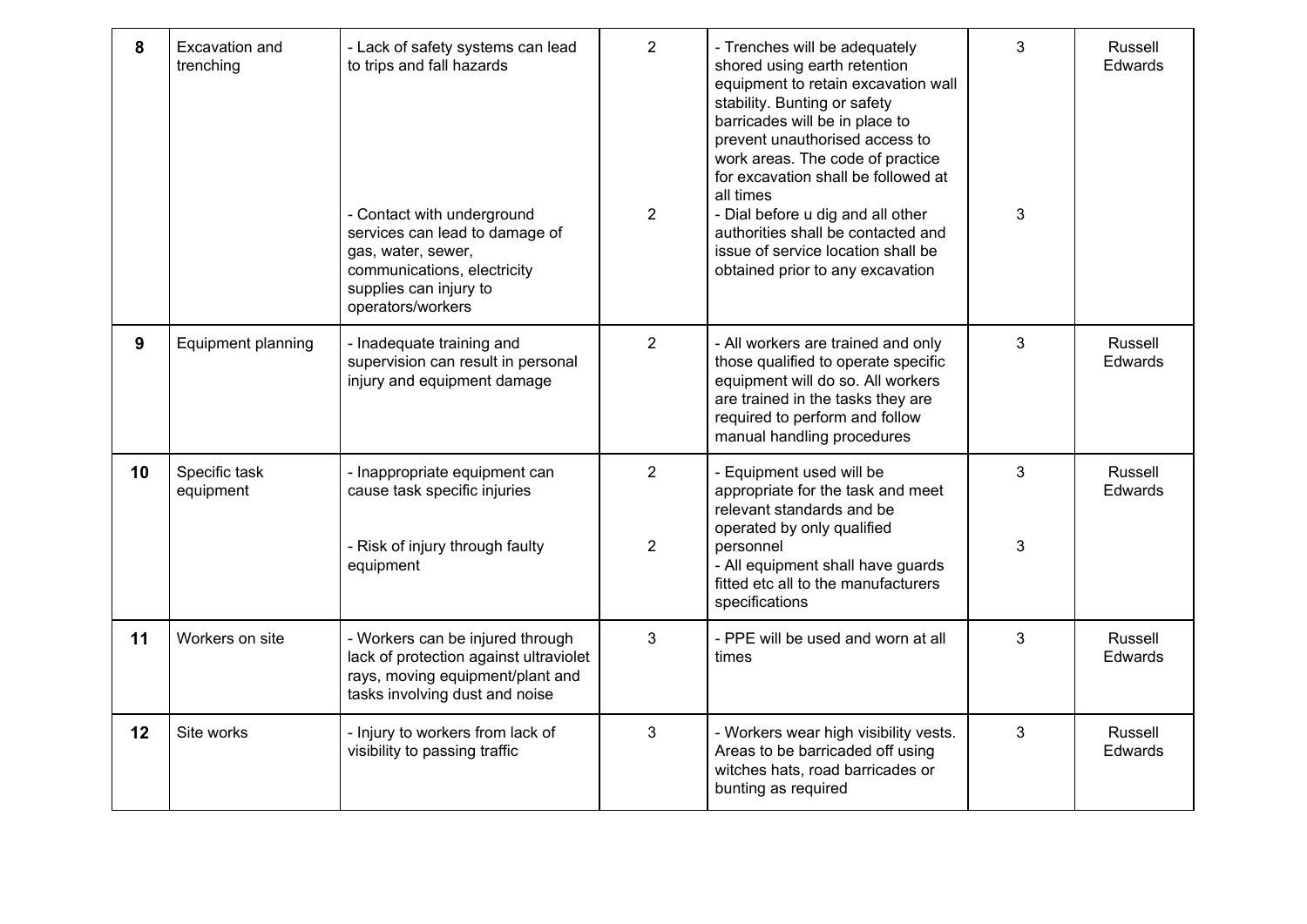| Item         | <b>Job Steps</b>     | <b>Hazards</b>                                                                                                                                                                       | <b>Risk Class</b><br>(Before<br>controls) | <b>Controls</b>                                                                                                                                                                                                                                                                                                                                                                                                                                                                                                                                                                                                               | <b>Risk Class</b><br>(After<br>Controls) | <b>Person</b><br>Responsible<br>for Work |
|--------------|----------------------|--------------------------------------------------------------------------------------------------------------------------------------------------------------------------------------|-------------------------------------------|-------------------------------------------------------------------------------------------------------------------------------------------------------------------------------------------------------------------------------------------------------------------------------------------------------------------------------------------------------------------------------------------------------------------------------------------------------------------------------------------------------------------------------------------------------------------------------------------------------------------------------|------------------------------------------|------------------------------------------|
| 12<br>(cont) | Site works<br>(cont) | - General public or other<br>unauthorised persons exposed to<br>risks from work activities                                                                                           | $\mathfrak{S}$                            | - Work times to be arranged when<br>risk to others is minimised.<br>Effective barriers erected to<br>prevent access by non-authorised<br>persons to work area                                                                                                                                                                                                                                                                                                                                                                                                                                                                 | $\mathfrak{S}$                           | Russell<br>Edwards                       |
| 13           | Working at heights   | - Workers risk falling from heights<br>such as ladders, scaffold or other<br>work platforms, gantries and roofs<br>- Workers can be injured by falling<br>objects dropped from above | $\overline{2}$<br>3                       | - All ladders will be suitable for the<br>task and erected/set up to comply<br>with AS1892. They will be erected<br>at the correct angle and will be<br>secured using pole or roof clamps.<br>Roof rails, scaffold or catch<br>scaffold shall be in place for all<br>work on roofs where possible and<br>harness or equivalent fall arresters<br>will be used at all times when<br>working on roofs or near edges<br>- Work not to be carried out over or<br>under other workers. Areas below<br>work face to be effectively<br>barricaded to halt access<br>- Personal protective equipment<br>(PPE) to be worn at all times | 3<br>3                                   | Russell<br>Edwards                       |
| 14           |                      |                                                                                                                                                                                      |                                           |                                                                                                                                                                                                                                                                                                                                                                                                                                                                                                                                                                                                                               |                                          |                                          |
| 15           |                      |                                                                                                                                                                                      |                                           |                                                                                                                                                                                                                                                                                                                                                                                                                                                                                                                                                                                                                               |                                          |                                          |
| 16           |                      |                                                                                                                                                                                      |                                           |                                                                                                                                                                                                                                                                                                                                                                                                                                                                                                                                                                                                                               |                                          |                                          |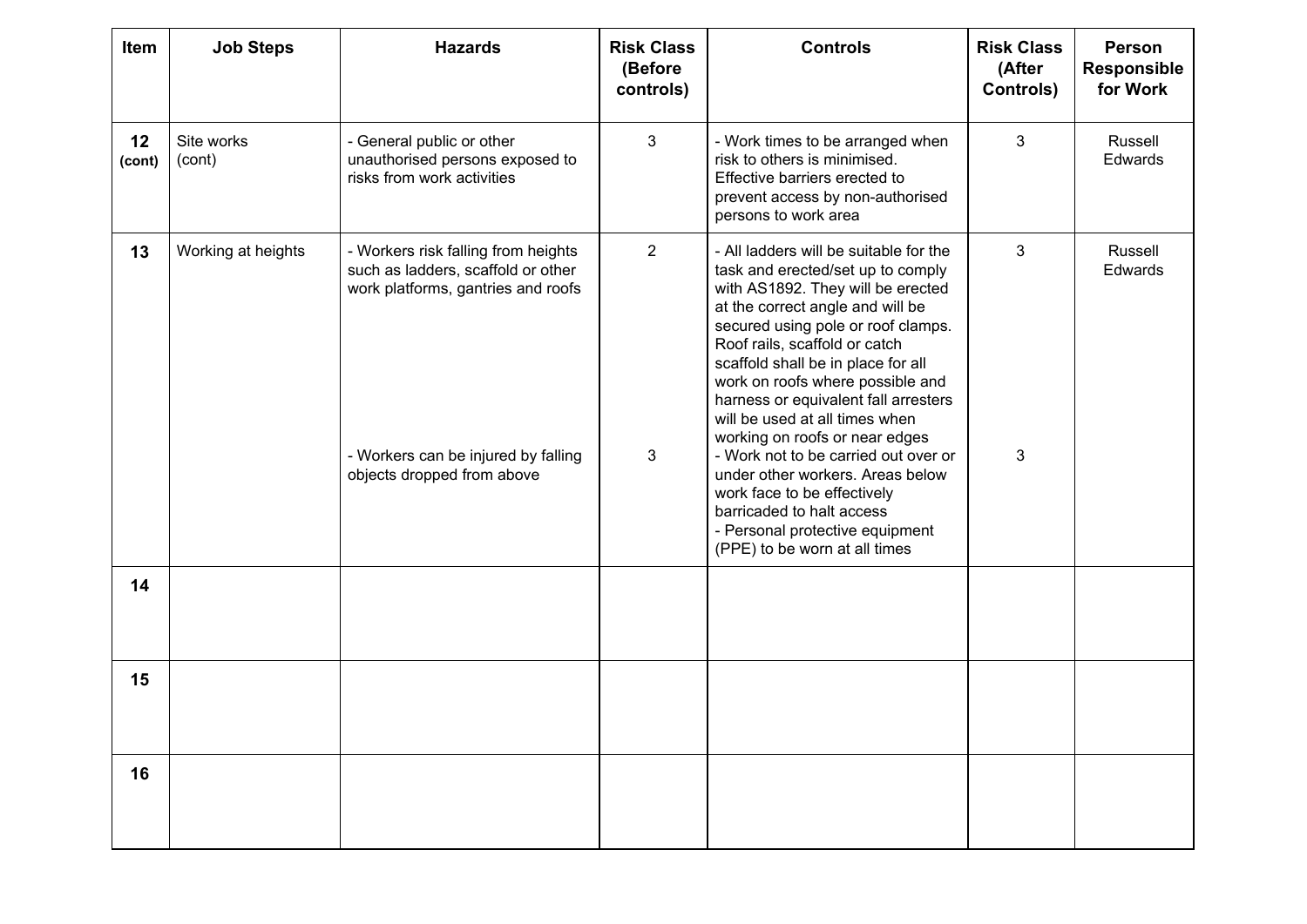| Item   | <b>Job Steps</b> | <b>Hazards</b> | <b>Risk Class</b><br>(Before<br>controls) | <b>Controls</b> | <b>Risk Class</b><br>(After<br><b>Controls)</b> | Person<br><b>Responsible<br/>for Work</b> |
|--------|------------------|----------------|-------------------------------------------|-----------------|-------------------------------------------------|-------------------------------------------|
| 17     |                  |                |                                           |                 |                                                 |                                           |
| 18     |                  |                |                                           |                 |                                                 |                                           |
| 19     |                  |                |                                           |                 |                                                 |                                           |
| $20\,$ |                  |                |                                           |                 |                                                 |                                           |
| 21     |                  |                |                                           |                 |                                                 |                                           |
| 22     |                  |                |                                           |                 |                                                 |                                           |
| 23     |                  |                |                                           |                 |                                                 |                                           |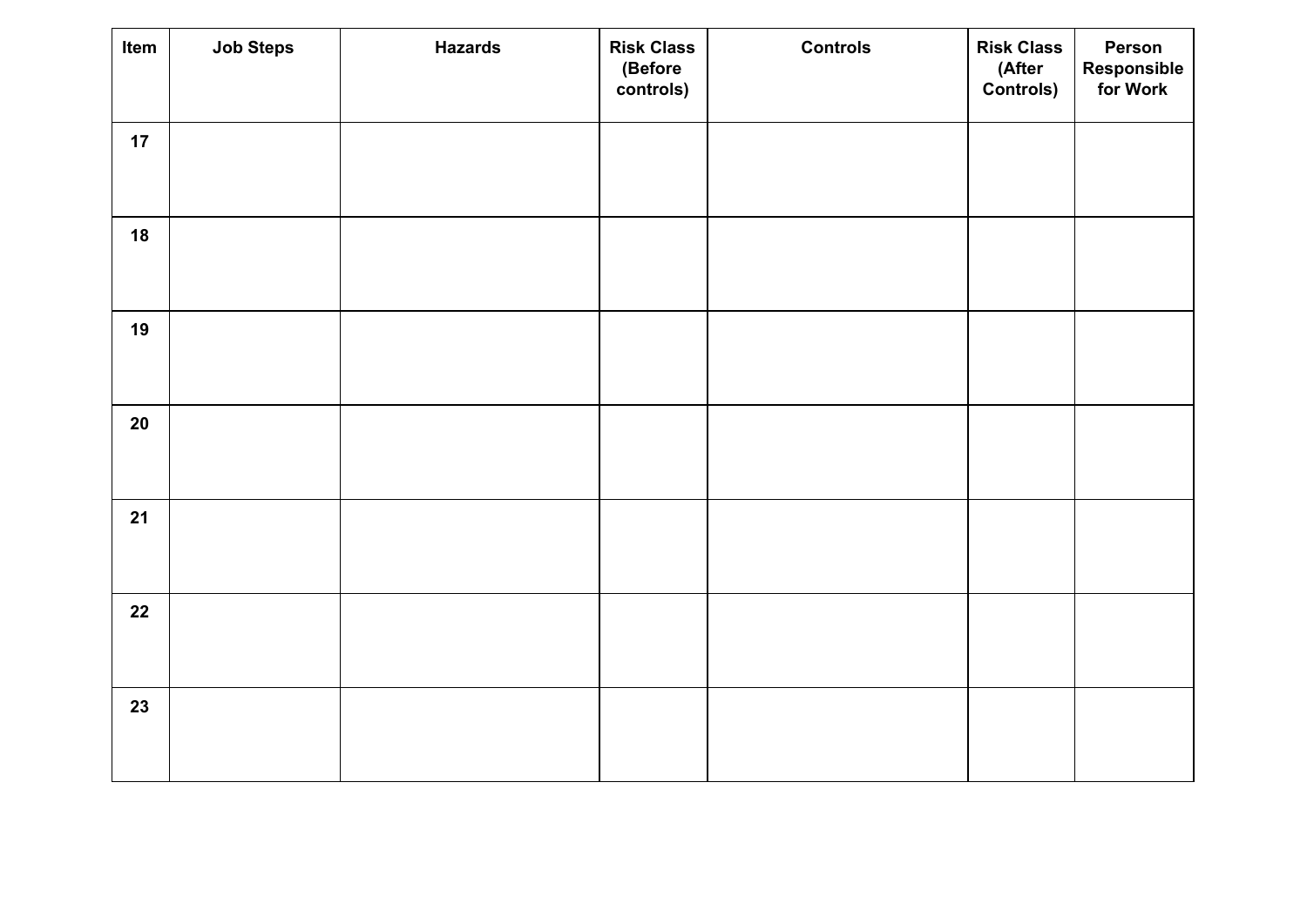| <b>Supervisor for the Work</b> | <b>Responsibilities</b>                                                                                                                                                                                                                                               | <b>Training and Experience</b> |
|--------------------------------|-----------------------------------------------------------------------------------------------------------------------------------------------------------------------------------------------------------------------------------------------------------------------|--------------------------------|
| <b>Russell Edwards</b>         | The safety of all employees from injury, incidents and bullying.<br>Ensuring all employees have the correct PPE equipment on at all times<br>Ensuring all employees are capable of tasks they are set to do<br>Ensuring the quality of work is exceeding expectations |                                |

| Qualification and experience required to<br>completed the task | <b>Employees</b>                                                         | Training required to complete work |
|----------------------------------------------------------------|--------------------------------------------------------------------------|------------------------------------|
| Certificate III Plumbing                                       | Russell Edwards, Kyle Reid, Allan Mayman, Joshua<br>Noyes, John Mortlock | <b>TAFE NSW</b>                    |
| <b>Current Drivers Licence</b>                                 | Russell Edwards, Kyle Reid, Allan Mayman, Joshua<br>Noyes, John Mortlock | <b>NSW Drivers Licence</b>         |
|                                                                |                                                                          |                                    |
|                                                                |                                                                          |                                    |

| <b>Hierarchy of control</b>                                                                                                                                                    |  |
|--------------------------------------------------------------------------------------------------------------------------------------------------------------------------------|--|
| Eliminate the hazard, substitute the hazard and isolate the hazard, using engineering controls, use administration controls, use personal<br>protective clothing and equipment |  |

## **SWMS REVIEW**

| <b>Initial</b> |  |  |  |  |
|----------------|--|--|--|--|
| <b>Date</b>    |  |  |  |  |